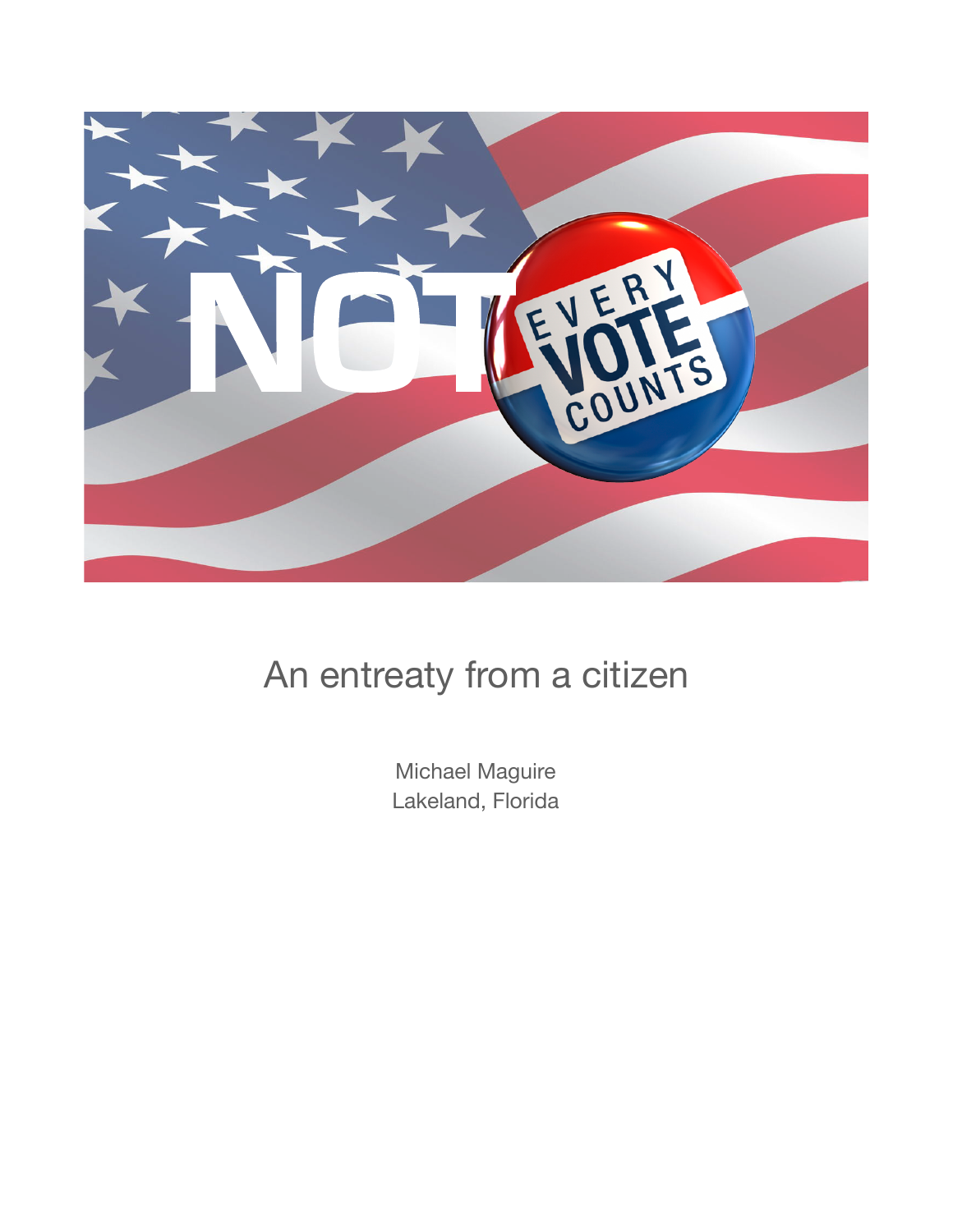# 2016 Presidential Election Results

| <b>Candidates</b>      | Citizen votes |       | <b>Electoral Votes</b> |       |
|------------------------|---------------|-------|------------------------|-------|
| <b>Hillary Clinton</b> | 65,844,610    | 48.2% | 233                    | 43.3% |
| Donald Trump           | 62,979,636    | 46.1% | 305                    | 56.7% |
| Independents           | 7,804,213     | 5.7%  | 0                      |       |
|                        | 136,628,459   |       |                        |       |

… but then, you already knew that, and this too

# 2000 Presidential Election Results

| <b>Candidates</b>  | Citizen votes |       | <b>Electoral Votes</b> |       |
|--------------------|---------------|-------|------------------------|-------|
| <b>Al Gore</b>     | 50,999,897    | 48.4% | 266                    | 49.4% |
| <b>George Bush</b> | 50,456,002    | 47.9% | 271                    | 50.4% |
| Independents       | 3,916,779     | 3.7%  | 0                      | 0     |
|                    | 105,372,678   |       |                        |       |

### - Stipulations

- The Electoral College vote can produce a result in direct opposition to the vote of the citizenry
	- Twice in the three first-term elections in this century
- Direct election of the President by the citizens requires a constitutional revision to abolish the Electoral College
	- A long, and winding road
- 48 states award Federal Electors on a winner-take-all basis
	- A result of a variety of modifications over many years during the 19th century
	- 62 million voters had their votes effectively discarded
		- Five million in Florida more than the total votes cast in 43 states and D.C.
- States don't vote, citizens do
	- You can resolve this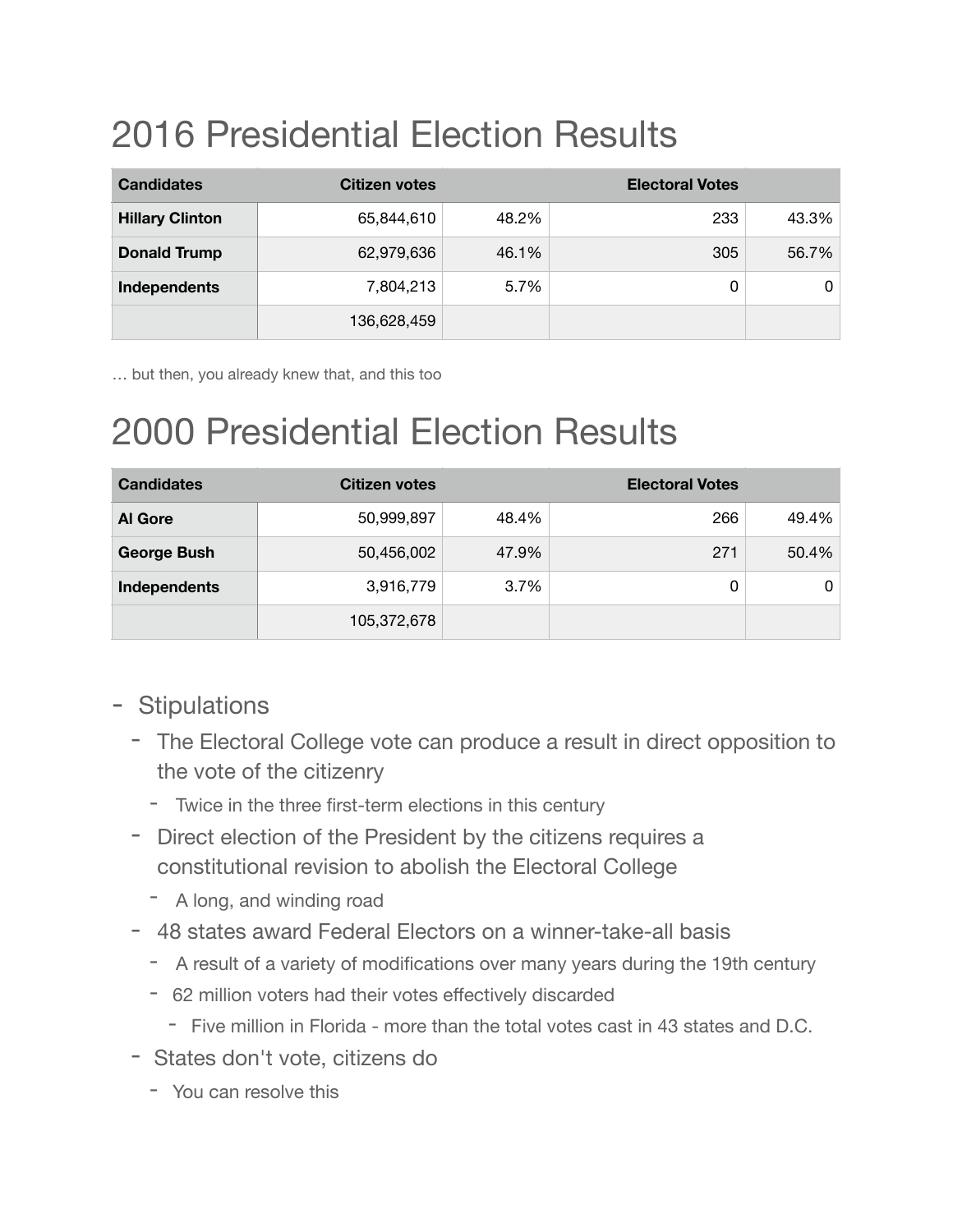## NPVIC versus Apportioned Electors

A proposed resolution known as the *[National Popular Vote Interstate Compact](http://www.nationalpopularvote.com)* seeks to overcome the perceived failure of having the Electoral College award the presidency to a candidate who does not win the majority of the votes cast by the citizens.

#### See also [https://en.wikipedia.org/wiki/National\\_Popular\\_Vote\\_Interstate\\_Compact](https://en.wikipedia.org/wiki/National_Popular_Vote_Interstate_Compact)

This has happened in two out of this century's three first-term elections and is due entirely to the decisions by individual states to award all electors to one candidate, rather than awarding them in proportion to their share of the vote. These decisions, codified by state statutes rather than mandated by the U.S. Constitution, were mostly made in the middle of the 19th century and have gone largely unchanged and unchallenged.

In Florida alone, more than five million votes were simply discarded as all 29 electors were awarded to Donald Trump. Five million represents more votes than were cast in total in each of 43 other states and the District of Colombia.

It can be demonstrated with data from the 2016 election that the NPVIC will simply replace one failed system with another by discarding the citizen vote in a different manner.

Signatories to the compact will be required to award all of their electors to whichever candidate wins the national citizen vote regardless of how the citizens of *their* state vote. While the only current members are states that voted for Clinton, five states whose voters chose Trump are already considering this legislation. Those Trump votes would be discarded.

The compact won't go into effect until a coalition of states that control at least 270 electoral votes has signed the agreement. This could happen in the next few years, or never. Some states have moved the measure part away through their legislative process - passed by committees or one house of the state government, and some have dropped the proposal, while others have started up.

All of which means that the status quo remains and the issue of Electoral College versus citizen votes remains unresolved.

An alternative exists that does require complex agreements or constitutional revisions.

State legislators have the authority to amend current law - or craft a new one - that awards federal electors to all candidates based on their proportion of the citizen vote. It will be necessary to specify the formula for distribution and the mathematical rounding required to award only "whole" electors.

States do not need to confer, collaborate, or coordinate their efforts. And while it will require a significant number of large states to create the desired effect of electing the President by awarding electors based on citizen votes, it will likely take less time than the adoption of the NPVIC or constitutional revision.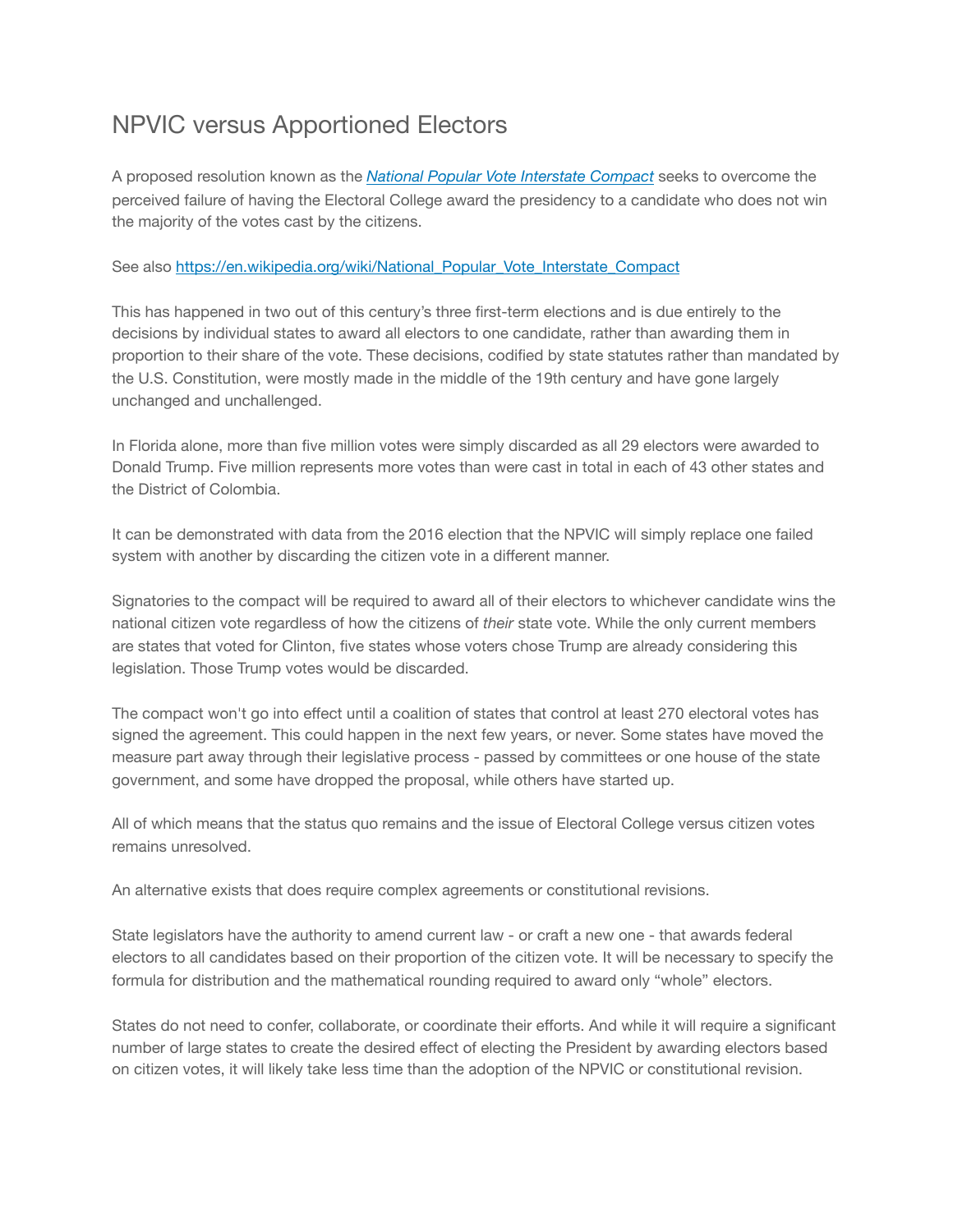Please consider introducing the necessary legislation during the next session.

### - Arguments and obstacles

- Independent candidates will be awarded a portion of the Electoral College votes
- It becomes possible for neither major party to win a majority
- Other states may not amend their election laws
	- Florida can provide leadership and encouragement

These circumstances cannot be deemed fair, or in concert with the ideals of the founding fathers, by anyone who looks at the data objectively.

Inasmuch as this system is used only for the President (the veep is just along for the ride these days), and the Electoral College merely formalizes the outcome in the states, two alternatives seem more useful and equitable.

First, and best I believe, would be direct election by popular vote without regard to state borders. Exactly the system used within the states to elect all of their state officeholders and their U.S. Senators.

Second choice would be to allocate electors proportionately. This form would have awarded 259 votes to Clinton, 248 to Trump, and 31 among the others, a result that would have given a voice to serious third-party candidates. Had it been in place this time, it is likely that those candidates would have garnered a much greater share and created a motivation for the major parties to consider their views and constituents.

An ancillary effect would be that candidates, no longer able to either ignore states their opponent would most likely win, or take for granted those solidly in their column, would be compelled (behooved?) to campaign everywhere, meet all of the citizens, and make the case for being everyone's President rather than merely a red or blue one.

Michael Maguire 835 Mississippi Avenue, Lakeland, Florida 33801 - 863-838-7891

### [Michael@Maguire-Consulting.com](mailto:michael@Maguire-Consulting.com)

The following illustration summarizes the arguments above in an Excel spreadsheet which can be downloaded here: [Electoral Vote Analysis](http://www.thecityzenship.com/wp-content/uploads/2017/02/Electoral-Votes-1.xlsx)